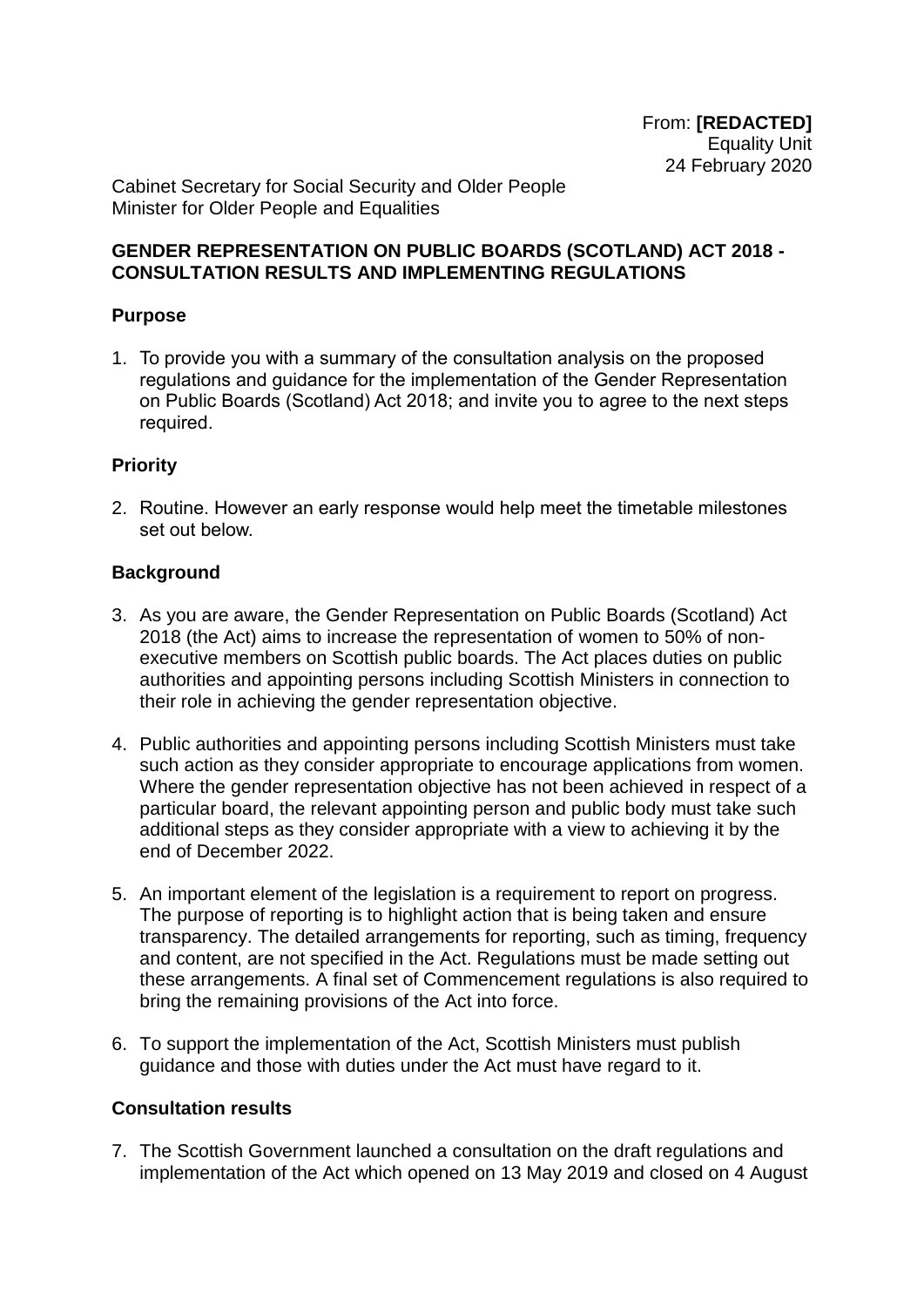2019. The consultation sought views on two elements of implementation of the Act:

- Draft regulations setting out the arrangements for reporting on progress under the Act.
- Draft statutory guidance on the operation of the Act.
- 8. An independent analysis was carried out by EKOS consultants, with a final report completed on 18 November 2019. A summary of the results is available in Annex A and a table of the consultation numerical data is available at Annex B.

## Support for the proposals

- 9. There was overall support for the majority of the proposals in the consultation, including:
	- The proposed reporting timescales for appointed persons and Scottish Ministers reporting to Parliament
	- The proposals for what should be included in the content of the reports from appointed persons and Scottish Ministers.
	- The proposed quidance on:
		- $\triangleright$  the report
		- $\triangleright$  the appointment process.
		- $\triangleright$  encouraging more applications from women.
		- $\triangleright$  further steps to meet the gender objective by 31 December 2022.
		- $\triangleright$  examples of best practice to be included in the quidance: and
		- $\triangleright$  for bodies that have achieved gender balance on their non-executive board.

## Reporting

- 10.There was a mixed response to aligning the reporting timescales with the Public Sector Equality Duty (PSED) and within the PSED mainstreaming report. Only 42% of respondents supported the inclusion of the reports required by the Act within another report. This compared with 24% of respondents that did not support this proposal with the majority of the respondents expressing concern that including these reports within another report may reduce the accessibility and transparency of them.
- 11.Conversely, comments regarding including the report in the same document as the report relating to the Public Sector Equality Duty were in general welcomed as it would may reduce administrative burdens and encourage mainstreaming of gender Equality. Given these results the weight of evidence suggests support for this proposal, however, additional efforts to ensure accessibility and transparency will be considered.
- 12.**Another factor that must be taken into consideration is the outcome of the forthcoming review of the operation of the PSED in Scotland.**

### Additional comments on guidance

13.There were additional comments from respondents that: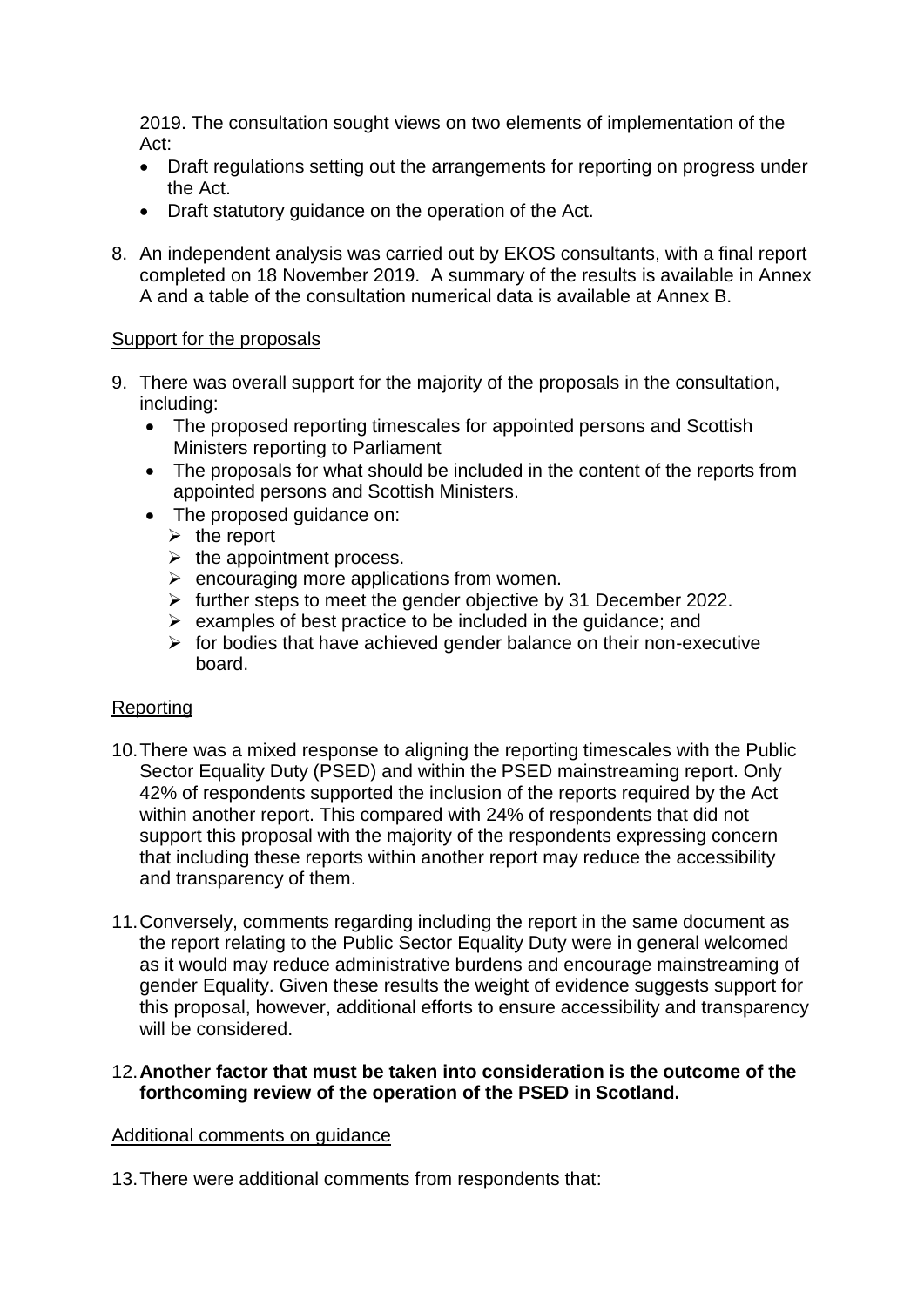- $\triangleright$  the language in some parts of the draft could be made simpler and clearer.
- $\triangleright$  the examples in the guidance put 'a considerable amount of onus on women applicants and do not significantly reflect the need for organisational and structural changes to address structural barriers to employment'
- $\triangleright$  it should be made clearer that additional efforts to reach gender balance should extend beyond the target of Dec 2022 where balance has not been achieved.

### 14.**These comments have been taken into account and will be reflected in the revised guidance document to be published**.

#### Sex and Gender

- 15.As you know, the Scottish Government worked with the Parliament's Equality & Human Rights Committee member Mary Fee MSP and the Scottish Trans Alliance to develop a stage 2 amendment which ensured that as far possible, the legislation would be trans inclusive and was within the competence of the Parliament.
- 16.The amendment, for the purposes of the Act and regulations, defines "woman" to include a person with the protected characteristic of gender reassignment (within the meaning of section 7 of the Equality Act 2010), if, and only if, the person is living as a woman and is proposing to undergo, is undergoing or has undergone a process (or part of a process) for the purpose of becoming female.
- 17.The vast majority of consultation respondents were individuals and highlighted their concerns regarding the definition of 'woman' and the use of the term 'gender' in the Act and the draft regulations. This concern was repeated in most sections of the consultation despite the fact that it was not relevant to the questions being asked as the definition is part of the Act and not in the regulations.
- 18.It was the opinion of those respondents that, generally, the Act has extended the legal definition of woman far beyond the Equality Act 2010. However, the definition used only applies for the purpose of the Act and the regulations and does not alter the meaning of the word in any other legal context. It was recommended by most respondents that the Act should replace the term "gender" with "sex" giving the effect that it would apply to trans persons according to their sex recorded at birth and not their gender identity.
- 19.In those respondents' opinion the use of the term gender in place of sex in the Act would:
	- not comply with the Equality Act 2010 which provides that sex, not gender, is a protected characteristic
	- be open to abuse and disadvantage women
	- make the data collected less reliable.
- 20.To accede to the approach suggested by these respondents would directly contradict Scottish Government policy to ensure inclusion and equality for trans people. There are no hard estimates of the size of the trans population.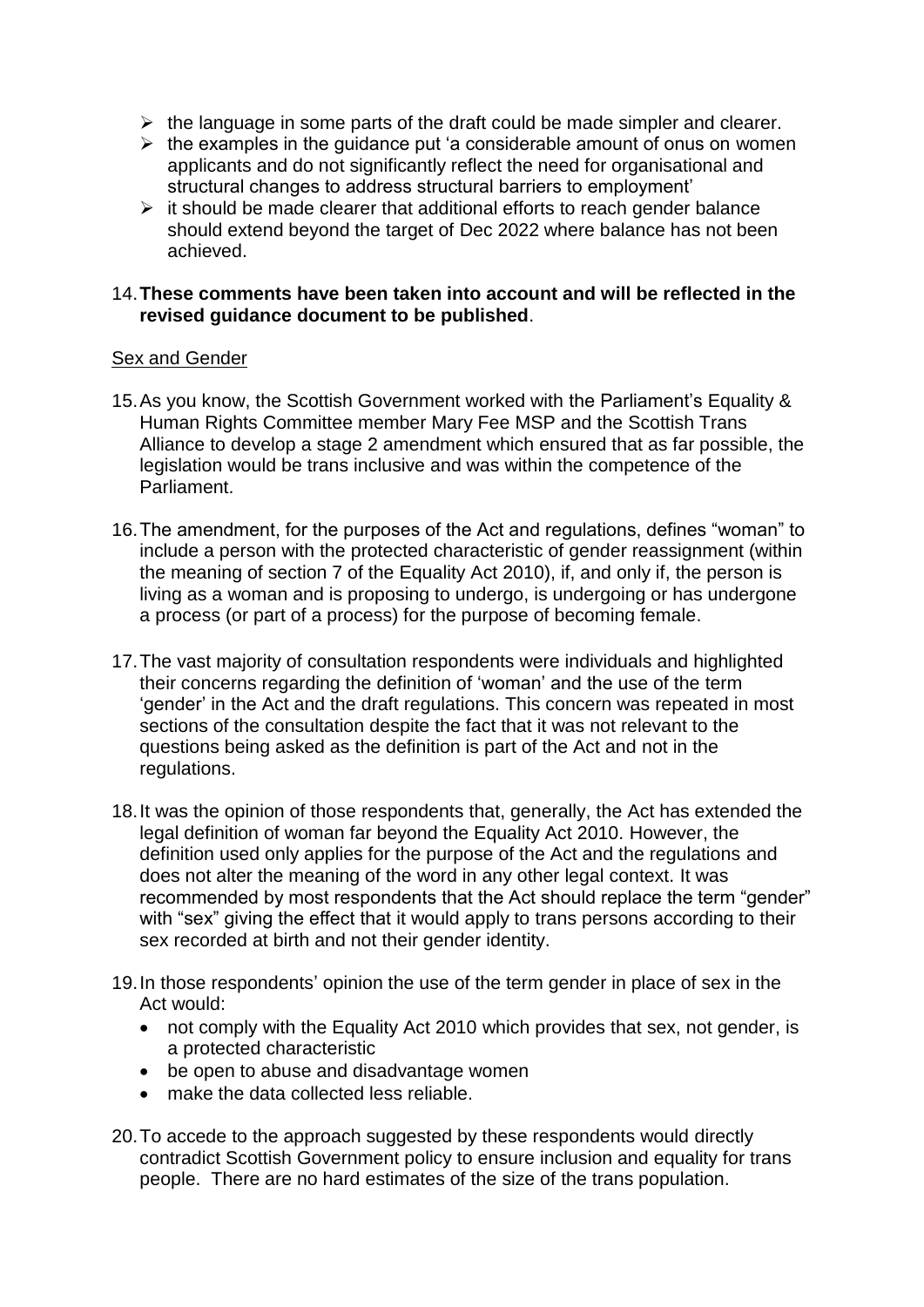However, it seems unlikely that trans people represent more than 1% of the population. Given this, it is unlikely that the definition of woman in the Act will impact data collection or disadvantage women.

21.The Scottish Government is currently developing guidance to ensure that policy makers and service providers are able to collectively realise trans and women's rights. Although the primary audience will be internal Scottish Government, it will also be accessible to the wider public sector should they wish to use it, and will be publicly available. The guidance will not explicitly cover public appointments, but is expected to be generally applicable to a wide range of policy areas.

### 22.**It is recommended that, despite the majority view put forward by individual consultation respondees, we should proceed with making the regulations and publishing the guidance required to fully implement the Act.**

## **Timetable for implementation of the Regulations**

- 23. Subject to Ministers' agreement, below is an indicative timetable for implementation of the regulations:
	- **By end February** SGLD to receive any further policy instructions, finalise drafting of the Regulations and receive policy clearance of the Regulations.
	- **By end March** SGLD internal checks completed and instrument styled.
	- **1 April** Regulations made (signing slot required)
	- **3 April** Regulations laid in Parliament
	- **29 May** Regulations come into force (this takes into account the 40 day laying period required for the reporting regulations and Easter recess)

## **Communications activity and support for boards and sponsor teams**

- 24.The majority of the boards subject to the requirements of the Act have been working over the last 4-5 years on a voluntary basis to increase their board's gender diversity, via the Scottish Government's 50/50 by 2020 commitment.
- 25.Officials therefore suggest communications activity be timed for the regulations coming into force and targeted support given to the boards who are furthest away from meeting the 50% gender objective. Annex C gives a snapshot of the current position of the boards covered by the Act, using the most up to date data available.
- 26.It is also suggested that the analysis of the consultation be published at the same time.
- 27.**Further detailed advice on support for boards and communications activity will be sent to Ministers separately, including lines to take regarding the definition of women.**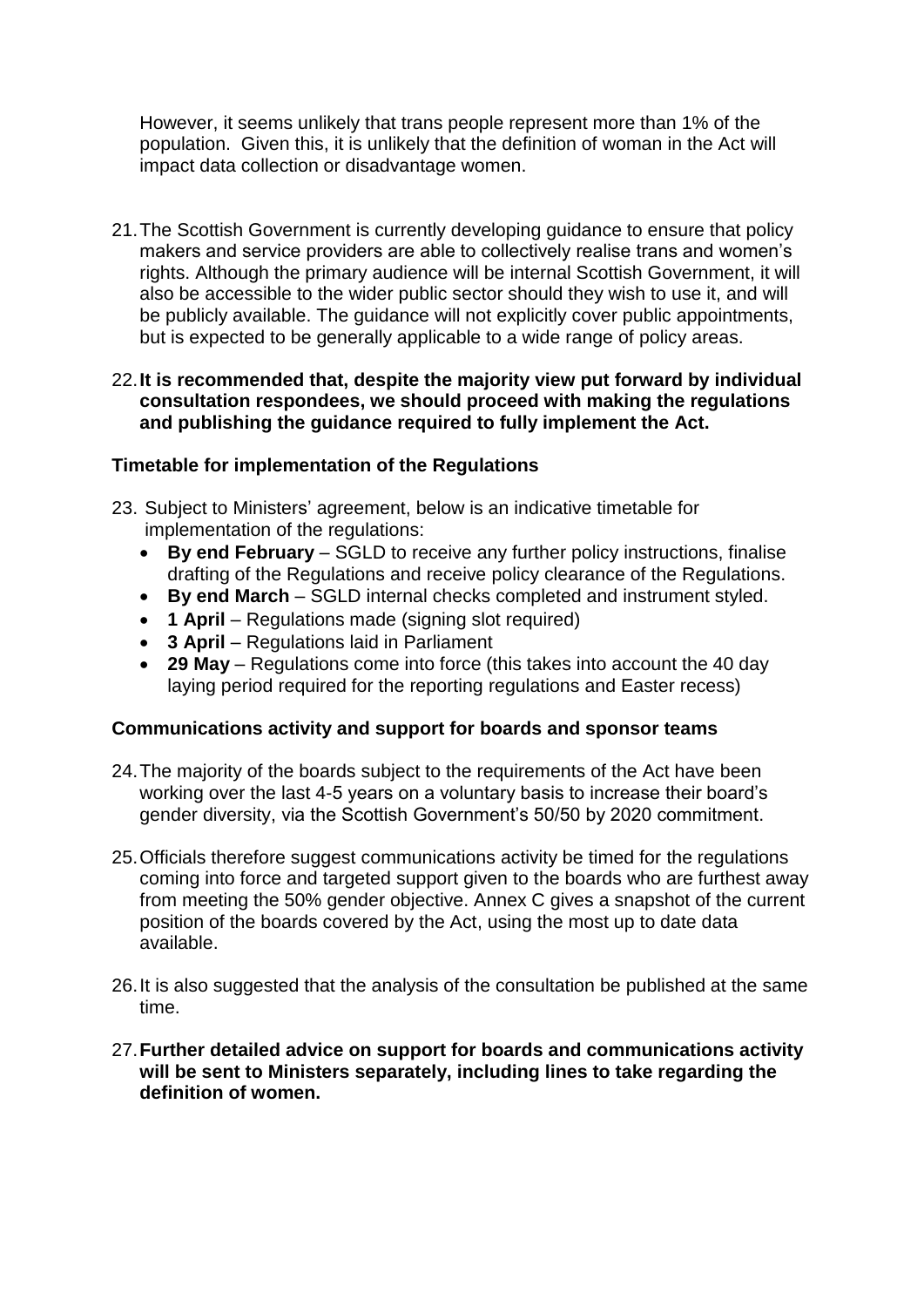## **Sensitivities**

- 28.Two main areas of sensitivity are the **delay in the issue of the guidance and reporting** arrangements and **how 'woman' is defined** for the purposes of this Act.
- 29.In November 2018 Cabinet agreed that options should be investigated to free up policy and legal resource so that Brexit legislation could be progressed. Exercises to assess candidates for deferral identified a number of domestic SSIs where work could be temporarily paused to free up capacity for Brexit SSIs. These included the regulations to implement the Act. The deferral was then agreed by Ministers.
- 30.This deferral has impacted on the initial implementation timetable agreed by Ministers. Staffing shortages in the Gender Policy team also significantly compounded this delay. Therefore there may be criticism from Boards of the length of time it has taken for the Regulations to come into force and the guidance being issued. As stated previously our position would be that while there has been a delay, the majority of these Boards have been implementing 50/50 by 2020 for a number of years and there has been support offered to them form a range of statutory and third sector organisations to help them work towards achieving the 50% gender objective.

## **Current position of Boards**

31.Of the Boards subject to the Bill and where information is available, 48% have achieved the 50% objective on women non-executive board members.

### **Recommendation**

32.**Ministers are invited to:**

- **Note the results from the consultation on the implementation of the Gender Representation on Public Boards (Scotland) Act 2018**
- **Approve the making of the Regulations and guidance including final editing to ensure clarity**
- **Reject the recommendations from respondents regarding the definition of 'woman' in the Act as this is not our policy position and not in scope of the Regulations.**

**[REDACTED** Equality Unit

**[REDACTED** 24 February 2020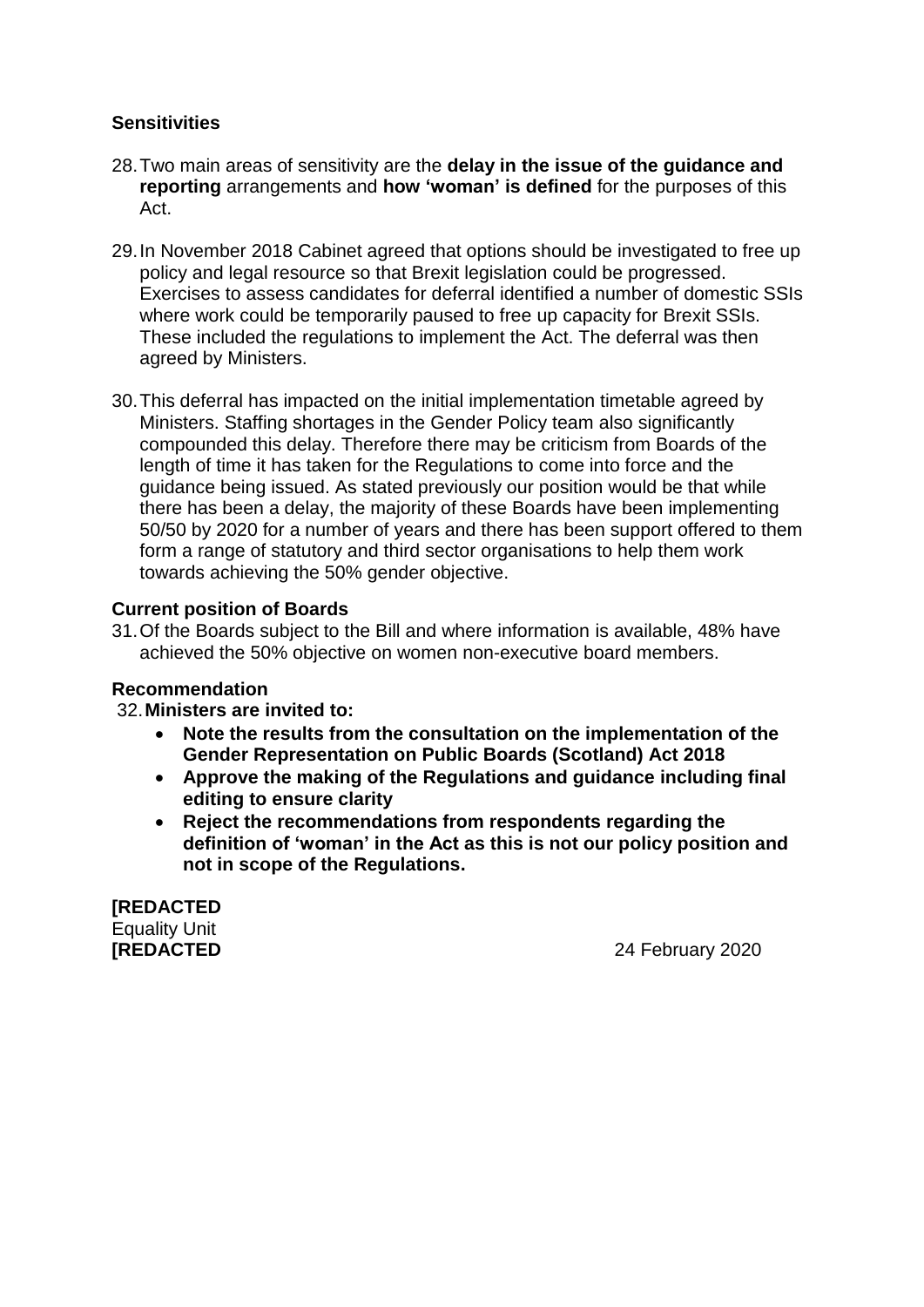## **SUMMARY OF CONSULTATION RESPONSES**

### **The Respondents**

There were 310 responses to the consultation, the majority from individuals (272 responses, 88%) and the remaining from organisations (38 responses, 12%). Of the organisations that responded 25 where from the public sector and included, amongst others, Executive Non-Departmental Public Bodies (NDPB) and Further and Higher Education Institutions. There were 13 responses from third sector organisations predominantly national organisations with an equality focus.

#### **The Responses**

## **Sex and Gender**

The vast majority of respondents highlighted their concerns regarding the definition of 'woman' and the use of the term 'gender' in the draft regulations. It was the opinion of the respondents that the Act has extended the legal definition of woman far beyond the Equality Act 2010. It was recommended by most respondents that the Act should replace the term "gender" with "sex" giving the effect that the Act would treat trans persons according to their sex recorded at birth and not their gender identity.

In the respondents opinion the use of the term gender in place of sex in the Act would:

- Not comply with the Equality Act 2010 which provides that sex, not gender, is a protected characteristic
- Be open to abuse and disadvantage non-trans women
- Make the data collected less reliable

### Support for the Reporting timescales

Around two thirds of respondents supported the proposed reporting timescales which included:

- Public authorities and appointing persons be required to report on the carrying out of their functions under the Act every two years, starting not later than the end of April 2021.
- Scottish Ministers should report to the Scottish Parliament on the operation of the Act every two years, with the first report being laid before Parliament before the end of December 2021.

Respondents fed back that the reporting timescales would promote accountability, transparency and scrutiny that may in turn increase compliance. Some respondents suggested that effective monitoring and reporting arrangements for appointing persons may ensure consistent data, greater compliance and better practice.

Just over 10% of respondents did not support the proposed reporting timescales. The primary feedback from these respondents concerned the use of the term 'gender' rather than 'sex' suggesting that their concerns may not relate to the proposed reporting timescales. Wider feedback included that reporting should be more regular and that appointments should be made on merit, not gender.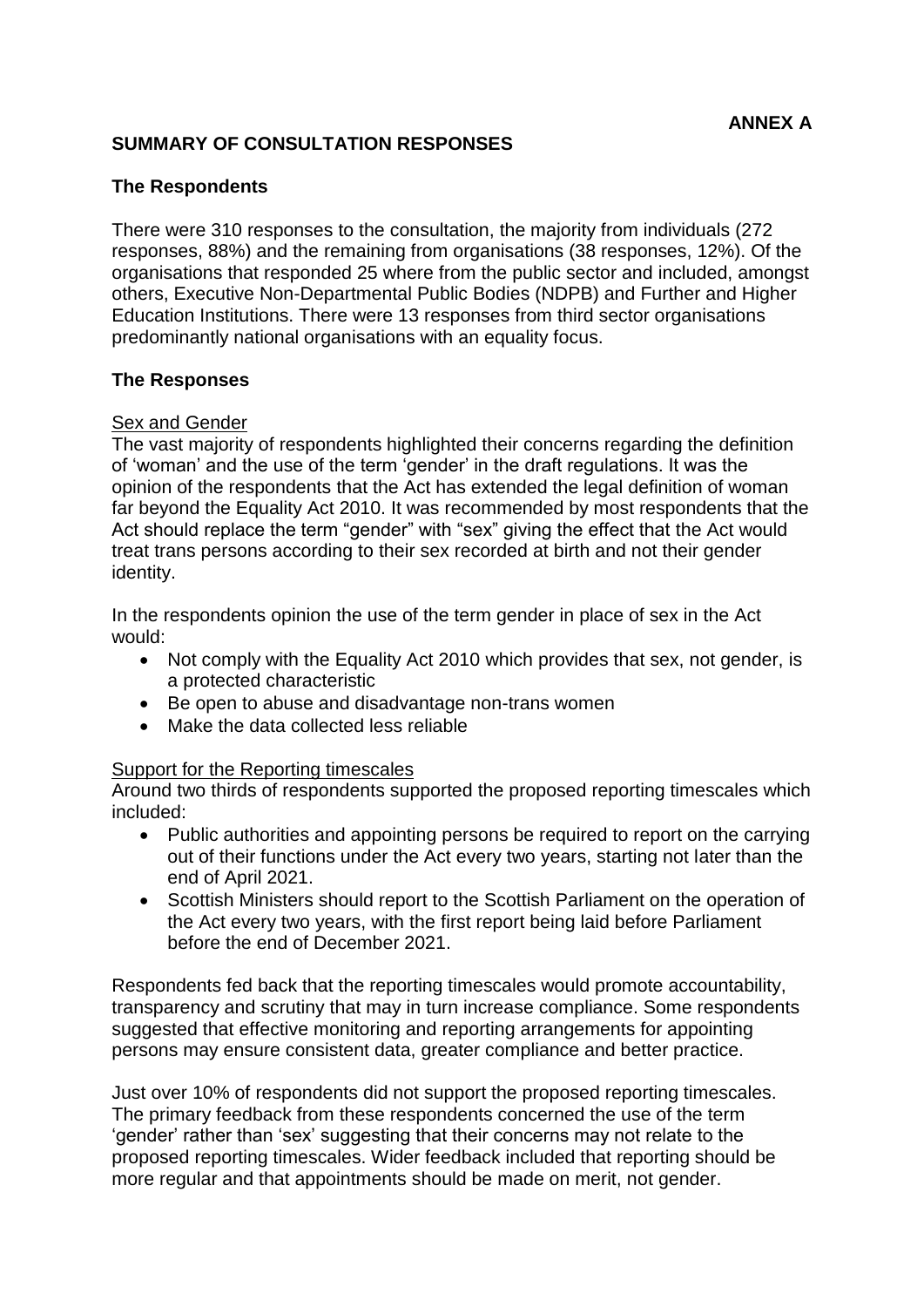## Support for Report content proposals

The proposed contents of the report aimed to balance data comparability with the flexibility to still be applicable to different organisations. There was broad support from respondents on the proposed content of the reports, which included:

- A statement on whether the gender representative objective has been met.
- A statement that provides information on any training received by, or on behalf of, an appointing person on the operation of sections 3 and 4 of the Act.
- Information on vacancies including how many vacancies, how many times it was advertised, the number of applicants, the proportion of applicants that were women and whether a woman was appointed.
- What actions were taken to encourage applications from women.
- $\bullet$  Steps taken to achieve gender balance on the respective board by 31<sup>st</sup> December 2022.
- The report must be published and accessible to the public.

### Support for Scottish Ministers reports to Parliament

The draft regulations stipulate that Scottish Ministers will lay a report on the functioning of the Act in Parliament every 2 years beginning no later than the end of December 2021. The report would also be available to the public.

Respondents were broadly supportive of the inclusion of information published by public authorities in the Ministerial report.

Respondents were given the opportunity to offer suggestions of the content of these reports key examples include, amongst others:

- Reports should include information on sex, not gender.
- Where possible data should be disaggregated between protected characteristics.
- Information on the functioning of the act including:
	- o Number of times there were 2 equally qualified candidates and what proportion resulted in the appointment of a woman.
	- $\circ$  The proportion of public authorities meeting the gender balance objective broken down by sector, size and geographical location.
	- o Examination of best practice, successes and challenges.
	- o Planned actions to facilitate the functioning of the act.

### Alignment with reporting cycles under the Public Sector Equality Duty and other reporting cycles

Comments from respondents were, in the main, supportive of allowing public authorities to include the reports mandated by this Act within the reporting required under the Public Sector Equality Duty. While there was some concern that incorporating the 2 reporting cycles may reduce transparency it was generally accepted that this would reduce administrative burden and encourage gender mainstreaming. Issues around the terms sex and gender were also raised.

### Guidance on the terms used in the Act

Respondents were concerned that the definition of 'woman' in the Act was too broad and should be limited to persons that were recorded as female at birth.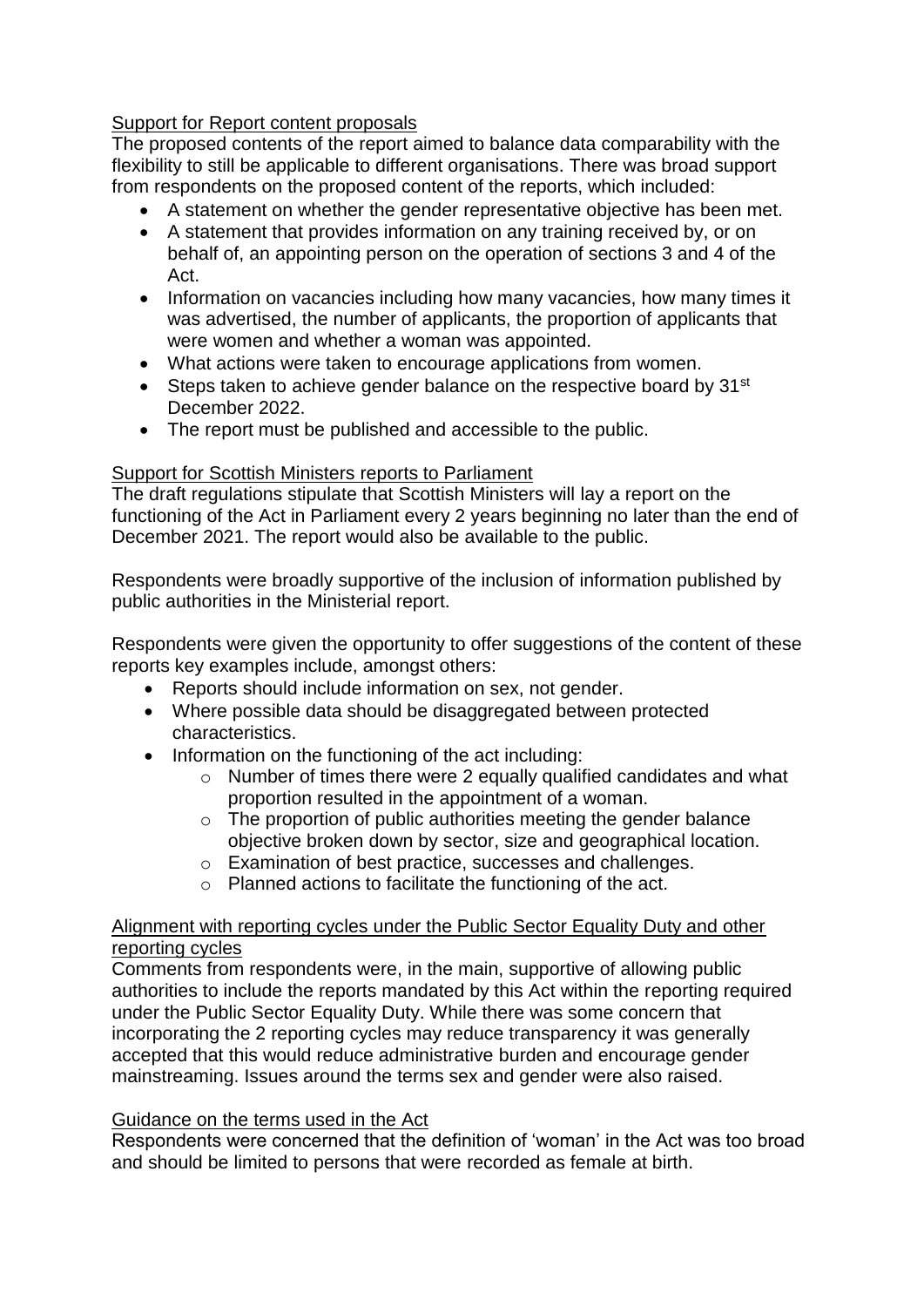## Guidance on the Appointment Process

The consultation requested perspective from respondents regarding sections 3 and 4 of the Act, including consideration of the term 'equally qualified' and when a 'characteristic or situation' of a particular candidate, who is not a woman, may be used to select that candidate.

Once again respondents raised the definition of a woman in this section of the consultation. There were also comments that the term 'equally qualified' was subjective and therefore subject to bias, however, some definitions of equally qualified may actually hinder hiring women. Emphasis was placed on training for those involved in the hiring process.

Views were mixed on a 'situation' or 'characteristic' that may be considered if selecting a candidate that is not a woman. While some respondents supported hiring persons with diverse protected characteristics the majority expressed concern that this may be misused in the hiring process and may undermine the overall aim of the act.

### Guidance on encouraging applications by women

Respondents provided a range of comments on the guidance for encouraging applications from women:

- Encouraging applications based on sex and not gender.
- As well as encouraging applications from women efforts should be made to encourage applications from intersectional women.
- The hiring process should be transparent and consistent between public bodies.
- Training should be undertaken to ensure gender competence in the hiring process.
- A wide range of practical steps should be considered to encourage applications from women.
- Guidance should be robust and more prescriptive to counteract any inherent bias.
- Reporting on actions taken to encourage applications from other protected characteristics is not mandated by the Act, however, should be encouraged.

Guidance on taking further steps to meet the gender objective by 31 December 2022 Comments on the guidance on taking further steps to meet the gender objective by 31 December 2022 once again focused on the definition of a 'woman' and the use of the term 'gender'. In addition, respondents made these comment:

- The guidance should emphasise the importance of taking action and the duty of public bodies to provide evidence of actions that they are taking to achieve gender balance.
- The deadline of 31 December 2022 was welcomed as a clear target, however some were concerned that efforts may reduce after this date.
- The quidance should ensure that while efforts were made to improve gender balance that hiring should still be done on merit.
- 'Additional steps to increase gender balance' is too vague and greater specificity is required.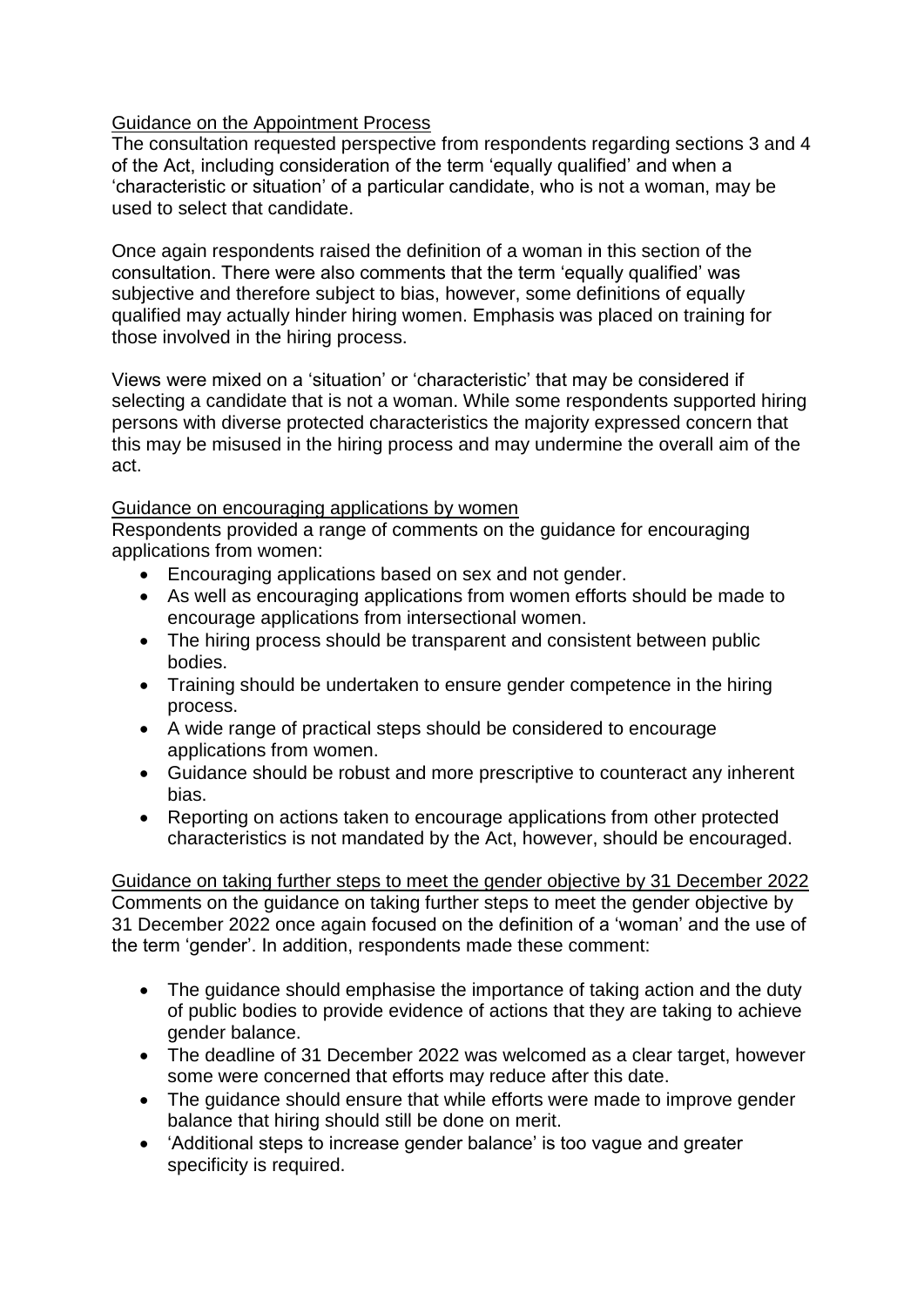- The examples in the guidance place 'a considerable amount of onus on women applicants and do not significantly reflect the need for organisational and structural changes to address structural barriers to employment'.
- Additional actions to address barriers to staying on the board.

## Guidance on reporting

The consultation sought views on the guidance for the content, submission and publication of reports. As well as the previously mentioned concerns regarding use of the terms 'sex' and 'gender' respondents also commented:

- Minimum expectations and best practice standards should be more clearly defined.
- The guidance should stipulate that reports should contain details of actions taken to increase applications from women and improve gender balance. Details of why actions were not taken should also be included. This should continue to be reported post-2022.
- Guidance should strongly encourage the reporting of data on protected characteristics in the hiring process and actions taken to improve board diversity.
- Some recommendations on increasing the clarity of the guidance.
- The quidance should stress the importance of accountability and that the publication of the report must be done in an accessible and transparent way.

## Guidance for bodies that have achieved gender balance

The guidance makes clear that gaining gender balance is not a one-off event and will require efforts to maintain. Respondents broadly agreed that gender balance is a long term commitment and noted that even once gender balance has been achieved efforts should be taken to increase diversity more broadly. Bodies should be encouraged to take regular reviews to record and share learning.

### Guidance examples of good practice

Respondents were broadly supportive of the provided examples. There were suggestions for additional examples including working with women's groups, advertising methods, considering unpaid employment (caring, volunteering etc.) and changing culture. The need to periodically review the guidance and include examples from other organisations was also highlighted.

## Final comments

Respondents were given the opportunity to express any final comments that they had for all sections of the consultation. As with prior questions the issue of sex and gender was a prominent theme in response to this opportunity. Respondents were also keen that the draft documents were reviewed to ensure that they were easy to understand and should contain greater reference to unconscious bias. Some respondents also suggested that further consultation should be undertaken, particularly with women's groups.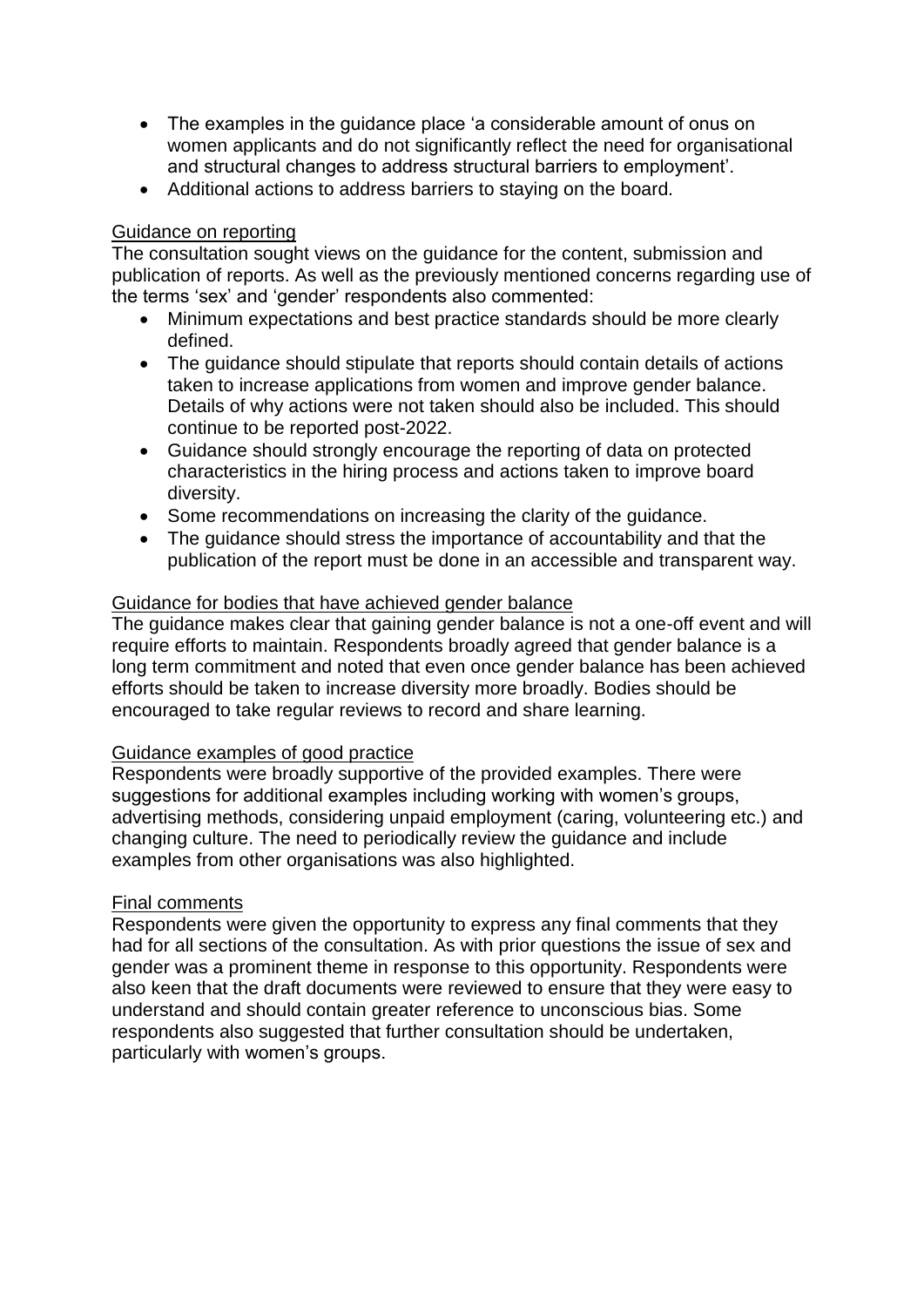# **ANNEX B**

# **CONSULTATION NUMERICAL DATA**

|                                    | <b>Question</b>                                                                                                                                                                                                                                                                                                                                       | <b>Support</b> | <b>Oppose</b> | Don't<br><b>Know</b> | Didn't<br>answer |  |
|------------------------------------|-------------------------------------------------------------------------------------------------------------------------------------------------------------------------------------------------------------------------------------------------------------------------------------------------------------------------------------------------------|----------------|---------------|----------------------|------------------|--|
|                                    | Section 1 - Timescales for Reporting                                                                                                                                                                                                                                                                                                                  |                |               |                      |                  |  |
| 1                                  | Do you think that public authorities and<br>appointing persons should be required to<br>report on the carrying out of their<br>functions under the Act at intervals of no<br>more than two years, with the first reports<br>being published not later than the end of<br>April 2021?                                                                  | 67%            | 12%           | 11%                  | 10%              |  |
| $\overline{2}$                     | Do you think that Scottish Ministers<br>should report to the Scottish Parliament<br>on the operation of the Act at intervals of<br>not more than two years, with the first<br>report being laid before Parliament not<br>later than the end of December 2021?                                                                                         | 65%            | 10%           | 12%                  | 13%              |  |
| <b>Section 2 - Report Contents</b> |                                                                                                                                                                                                                                                                                                                                                       |                |               |                      |                  |  |
| 3a                                 | Do you think that appointing persons<br>should include within their reports a<br>statement whether the gender<br>representative has been met?                                                                                                                                                                                                         | 59%            | 14%           | 10%                  | 17%              |  |
| 3b                                 | Do you think that the appointing persons<br>should include within their reports a<br>statement that provides information on<br>any training received by, or on behalf of,<br>an appointing person on the operation of<br>sections 3 and 4 of the Act?                                                                                                 | 56%            | 10%           | 14%                  | 19%              |  |
| 3c                                 | Do you think that appointing persons<br>should include within their reports a<br>statement that provides information on<br>vacancies? Including the number of<br>vacancies and applicants, the proportion<br>of applicants that were women (where<br>there are sufficient data to ensure<br>anonymity) and the gender of the<br>appointment, if made. | 65%            | 9%            | 10%                  | 15%              |  |
| 4                                  | Do you think that appointing persons and<br>public authorities should report on the<br>activity they have undertaken to<br>encourage applications from women?                                                                                                                                                                                         | 74%            | 8%            | 6%                   | 12%              |  |
| 5                                  | Do you think that appointing persons an<br>public authorities should, if the gender<br>representation objective has not been<br>met, report on the details of any other<br>steps taken with a view to achieving the                                                                                                                                   | 61%            | 17%           | 11%                  | 12%              |  |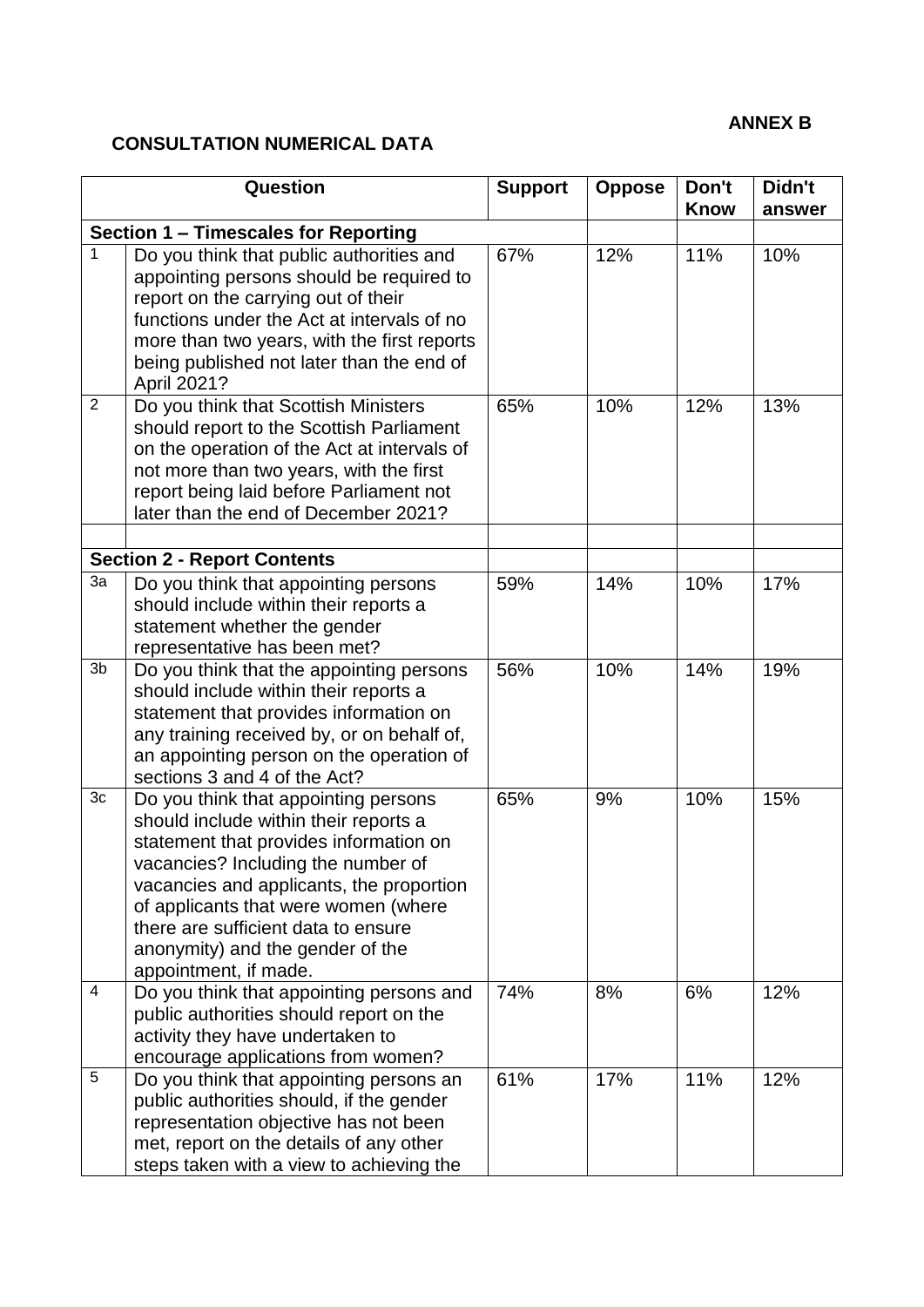|                                                                   | gender representation objective by 31st                                                                                                                                                                                                                   |     |     |     |     |  |  |  |
|-------------------------------------------------------------------|-----------------------------------------------------------------------------------------------------------------------------------------------------------------------------------------------------------------------------------------------------------|-----|-----|-----|-----|--|--|--|
|                                                                   | December 2022                                                                                                                                                                                                                                             |     |     |     |     |  |  |  |
| 6                                                                 | Do you think that appointing persons and<br>other public authorities should be able to<br>publish their reports on carrying out their<br>functions under that Act within another<br>document if their wish to do so?                                      | 42% | 24% | 21% | 14% |  |  |  |
|                                                                   |                                                                                                                                                                                                                                                           |     |     |     |     |  |  |  |
| Section 3 - Scottish Ministers Reports to the Scottish Parliament |                                                                                                                                                                                                                                                           |     |     |     |     |  |  |  |
|                                                                   | Do you think that Scottish Ministers, in<br>preparing their report to Parliament, must<br>use information published by public<br>authorities and appointing persons in their<br>reports on carrying out their functions<br>under sections 2-6 of the Act? | 60% | 8%  | 18% | 14% |  |  |  |